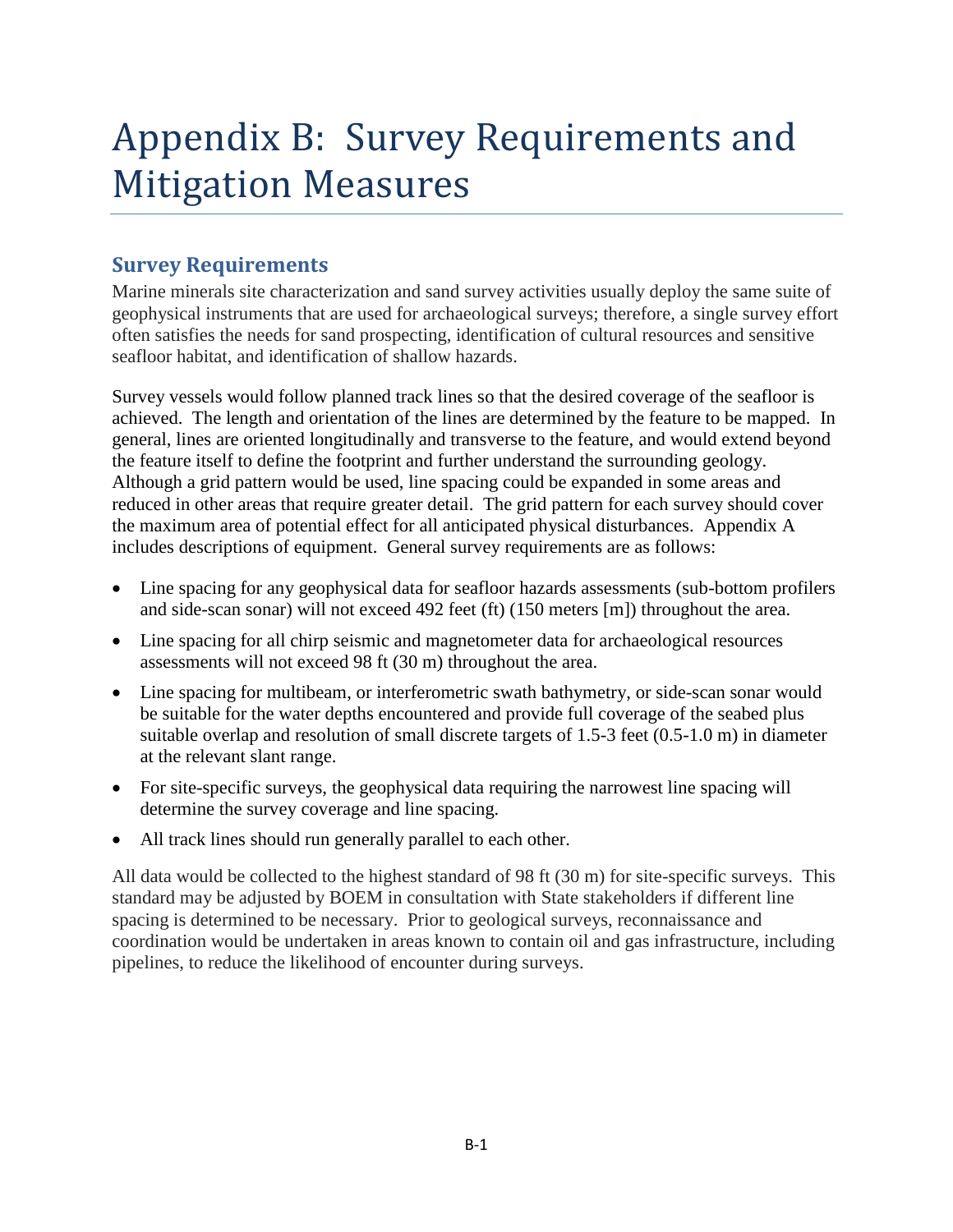# **Mitigation Measures**

### *Alternative A Mitigations*

### **Time-Area Restrictions for Geophysical Surveys to Avoid North Atlantic Right Whales in the Atlantic**

Geophysical surveys will be scheduled and conducted to the maximum extent practicable so that no active acoustic sources operating below 30 kilohertz (kHz) (a conservative estimate of the upper hearing threshold for North Atlantic Right Whales) will be used in the Northeast critical habitat and northeast Seasonal Management Areas (SMAs) (Great South Channel, April 1 through July 31; Off Race Point, March 1 through April 30), mid-Atlantic SMAs (November 1 through April 30), and Southeast critical habitat and southeast SMAs (November 15 through April 15). All operations in these areas during the specified times will occur during daylight hours.

BOEM will require vessel operators make use of the Early Warning System, Sighting Advisory System, and Mandatory Ship Reporting System while operating in the North Atlantic Right Whale critical habitat, SMAs, and Dynamic Management Areas (DMAs) at the times of year those designations are active or year round in the case of the North Atlantic Right Whale critical habitat.

If, during the course of a geophysical survey, a DMA is established, use of all sound sources operating below 30 kHz in that DMA must be discontinued within 24 hours of its establishment. Any geophysical surveys in proximity of DMA boundaries are required to remain at a distance such that received levels for all sound sources at these boundaries are no more than 160 dB re 1 uPa rms.

These time-area restrictions do not apply in the Gulf of Mexico (GOM) because the critically endangered North Atlantic right whale rarely occurs in the GOM region.

# **Geophysical Survey Protocol**

Only electromechanical sources would be used during geophysical surveys (Table 2-1 of the EA; Appendix A). Electromechanical sources would be limited to boomer and chirp sub-bottom profilers, side-scan sonars, and single beam, interferometric, or multibeam depth sounders. The minimum number of geophysical sources possible would be used to obtain the necessary geophysical data.

Only the chirp sub-bottom profiler and boomer would be operated at frequencies below 180 kHz, which is the upper hearing threshold for cetaceans. Source levels for sub-bottom profilers and boomers would not exceed 220 dB re 1  $\mu$ Pa and would be operated at the lowest power setting, narrowest beamwidth, and highest frequency possible to fulfill data needs and to effectively reduce exposure and received sound levels. Consistent with recent sound source verification studies on these active source (Appendix A), threshold radii to 160 dB re 1  $\mu$ Pa rms (which equates to a Level B Harassment) are expected to be less than 328 ft (100 m) because of the beam pattern characteristics and downward directivity; to 180 dB (Level A), within 2 m (7 ft).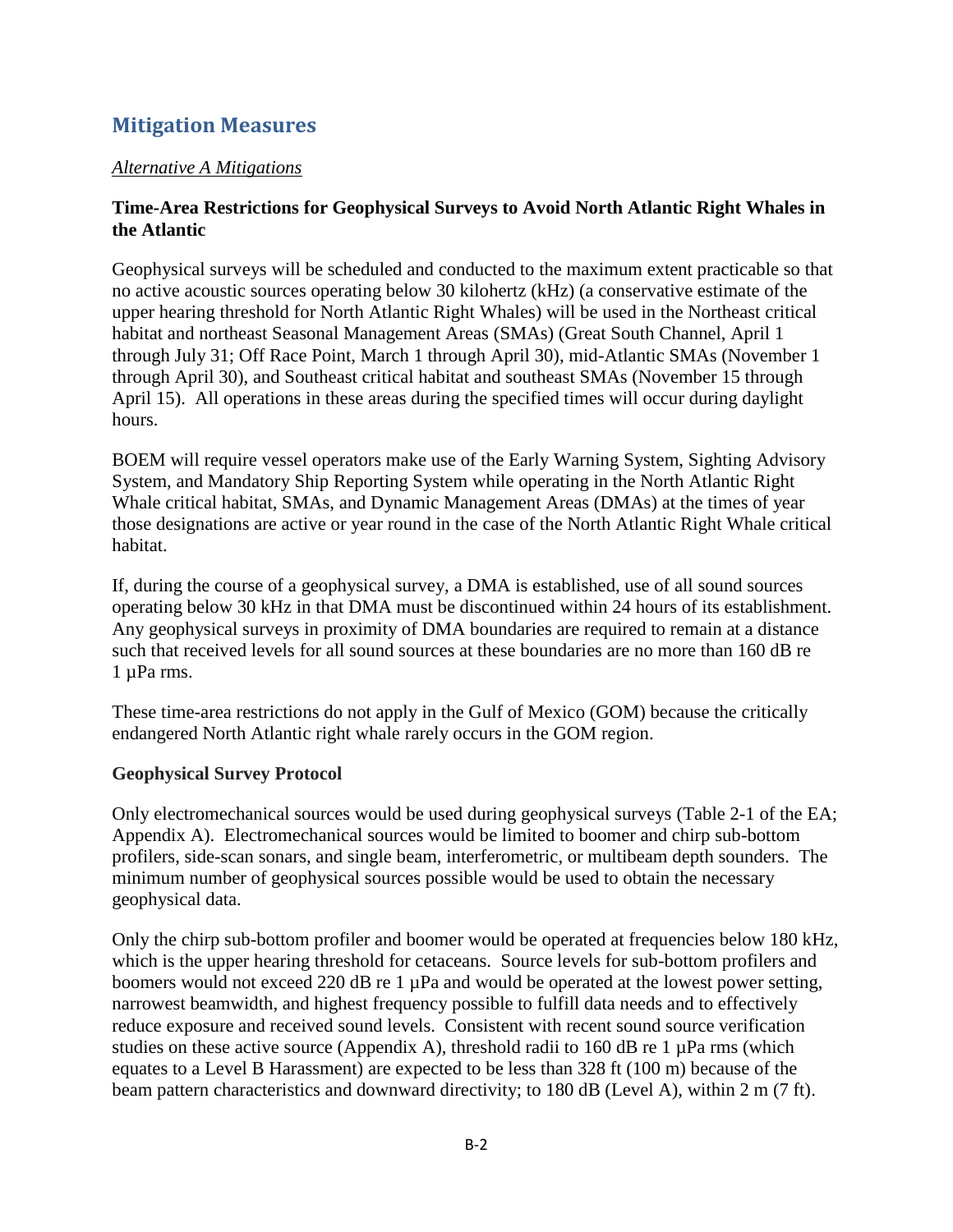Moreover, the chirp towfish would be towed as close to the seafloor as possible to further reduce the zone of ensonification (the area filled with sound). The use of boomers would be limited to rare circumstances where penetration from chirp sources is insufficient to map or delineate nearsurface geologic units.

Protocol requirements include the following:

- 1. An acoustic exclusion zone will be monitored during sand survey activities using any boomer or sub-bottom profiler sound source(s) operating below 180 kHz. The acoustic exclusion zone will be a 328-ft (100-m) radius zone around the sound source. Accounting for differences in the source levels, operational frequency, and deployment mode, this 328-ft (100-m) exclusion zone will encompass the 160 dB Level B harassment zone.
- 2. For geophysical surveys using sound sources operating at frequencies below 180 kHz, operations will be monitored by a National Marine Fisheries Service (NMFS)-approved, trained protected species observer (PSO). At least one PSO will be required aboard sand survey vessels at all times during daylight hours  $d$  (dawn to dusk – i.e., from about 30 minutes before sunrise to 30 minutes after sunset) when survey operations are being conducted, including during conditions (e.g., fog, rain, darkness) that adversely affect the effectiveness of sea surface observations. If conditions deteriorate during daylight hours such that the observations are not possible, visual observations will resume as soon as conditions permit. Ongoing activities may continue, but they may not be initiated under such conditions (i.e., without appropriate pre-activity monitoring).
- 3. Visual monitoring of acoustic exclusion zones will be conducted by searching the area around the vessel using hand-held reticle binoculars and the unaided eye to observe and document the presence and behavior of marine mammals and sea turtles. PSOs may be trained third-party observers, crew members trained as observers, or a combination of both trained third-party and crew observers. PSOs will be solely dedicated to perform visual observer duties. PSOs shall operate under the following guidelines:
	- a. Other than brief alerts to make personnel aware of maritime hazards, no additional duties shall be assigned to observers during their watch.
	- b. A watch shall be no longer than six continuous hours. Consequently, at least two PSOs will be required on board vessels to monitor the acoustic exclusion zone when daily survey activities exceed 6 hours.
	- c. A break of at least 2 hours shall occur between 6-hour watches; no other duties shall be assigned during this period.
- 4. When operating during reduced visibility, observers will monitor the waters around the acoustic exclusion zone using shipboard lighting, enhanced vision equipment, night-vision equipment, and/or passive acoustic monitoring (PAM). During nighttime surveys, PAM is required in addition to night-vision goggles or other appropriate equipment subject to the *Nighttime Geophysical Surveys and Passive Acoustic Monitoring Protocol*. PAM involves towing an additional hydrophone streamer that detects frequencies produced by vocalizing marine mammals and can be used to allow some localization of the bearing (direction) of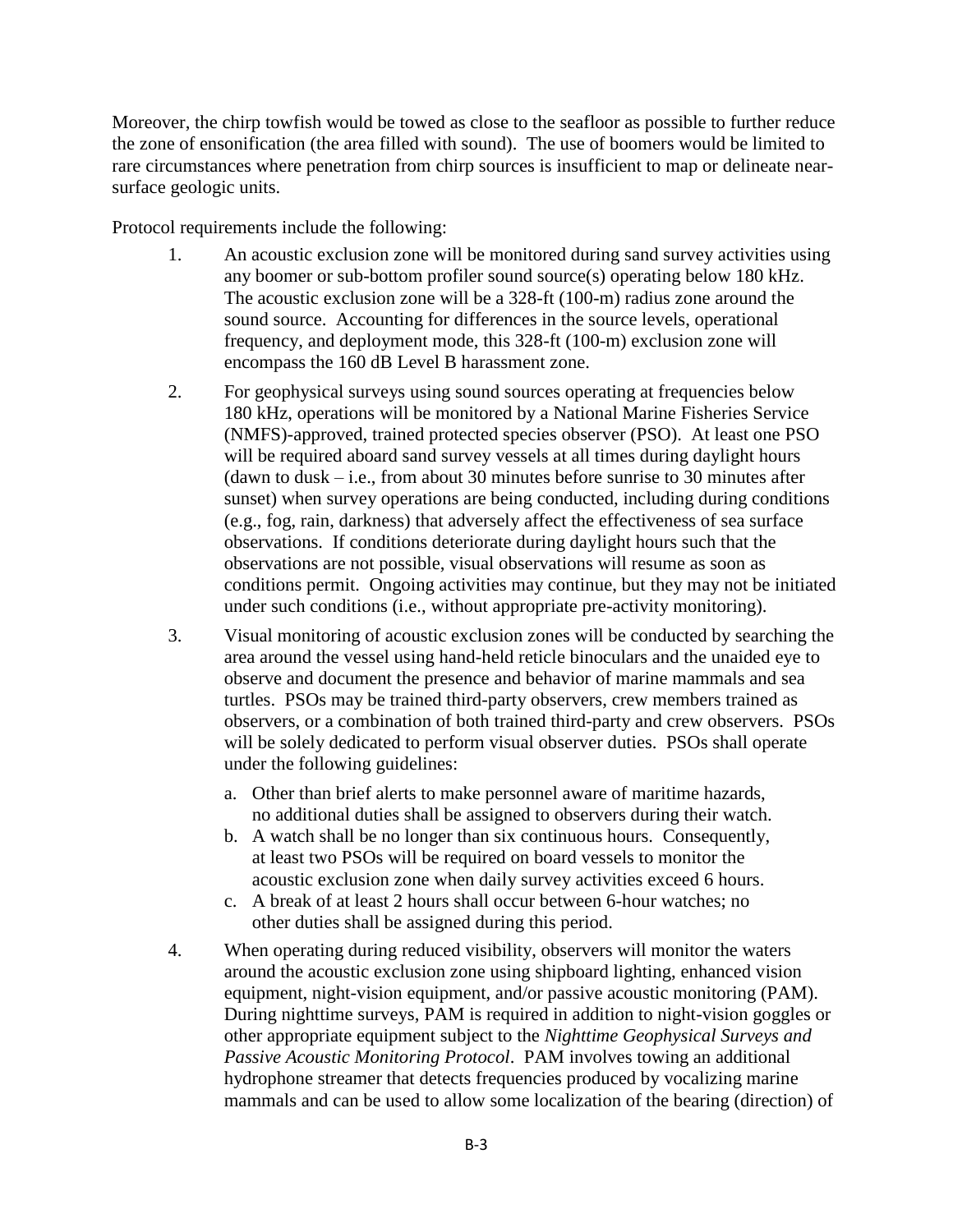the animal from the vessel. The PAM system will have real-time processing and detection capability for marine mammal vocalizations over the frequency range of 100 Hz to 175 kHz. Sand survey activities' sound sources operating at frequencies below 180 kHz may be approved during periods of reduced visibility or at night, provided the nighttime survey and PAM protocol is followed.

- 5. Start-up and shut-down requirements: The acoustic exclusion zone for sound sources operating below 180 kHz shall be monitored for all marine mammals and sea turtles for no less than 30 minutes prior to start-up and continue until operations cease. Immediate shutdown of the sound source would occur if any non-delphinid cetacean is detected entering or within the acoustic exclusion zone. Immediate shutdown of the sound source would occur if any sea turtle is detected entering or within the acoustic exclusion zone provided the source is operating below 2 kHz. Subsequent restart of the equipment may only occur following a confirmation that the exclusion zone is clear of all marine mammals and sea turtles for 30 minutes.
- 6. Shutdown of sound sources operating below 180 kHz will not be required for delphinids approaching the vessel (or vessel's towed equipment) that indicates a "voluntary approach" on behalf of the animal. A "voluntary approach" is defined as a clear approach toward the vessel by the animal(s) with a vector that indicates that it is approaching the vessel and remains near the vessel or towed equipment. The intent of the animal(s) would be subject to the determination of the PSO. If the PSO determines that the animal(s) is actively trying to avoid the vessel or the towed equipment, the acoustic sources must be immediately shutdown. The PSO must record the details of any non-shutdowns in the presence of a delphinid, including the distance of the animal(s) from the vessel at the first sighting, heading, position relative to the vessel, duration of sighting, and behavior.
- 7. BOEM will notify NMFS at least 30 days in advance of the start of the proposed activity to demonstrate how the proposed action is consistent with the activities and conditions considered herein.
- 8. Data on all marine mammal and sea turtle observations must be recorded by the observer based on standard observer data collection protocols. This information must include the following:
	- a. vessel name;
	- b. observers' names, affiliations, and resumes;
	- c. date;
	- d. time and latitude/longitude when daily visual survey began;
	- e. time and latitude/longitude when daily visual survey ended; and
	- f. average environmental conditions during visual surveys including
		- i. wind speed and direction;
		- ii. sea state (glassy, slight, choppy, rough, or Beaufort scale);
		- iii. swell (low, medium, high, or swell height in meters); and
		- iv. overall visibility (poor, moderate, good).
	- g. species (or identification to lowest possible taxonomic level);
	- h. certainty of identification (sure, most likely, best guess);
	- i. total number of animals;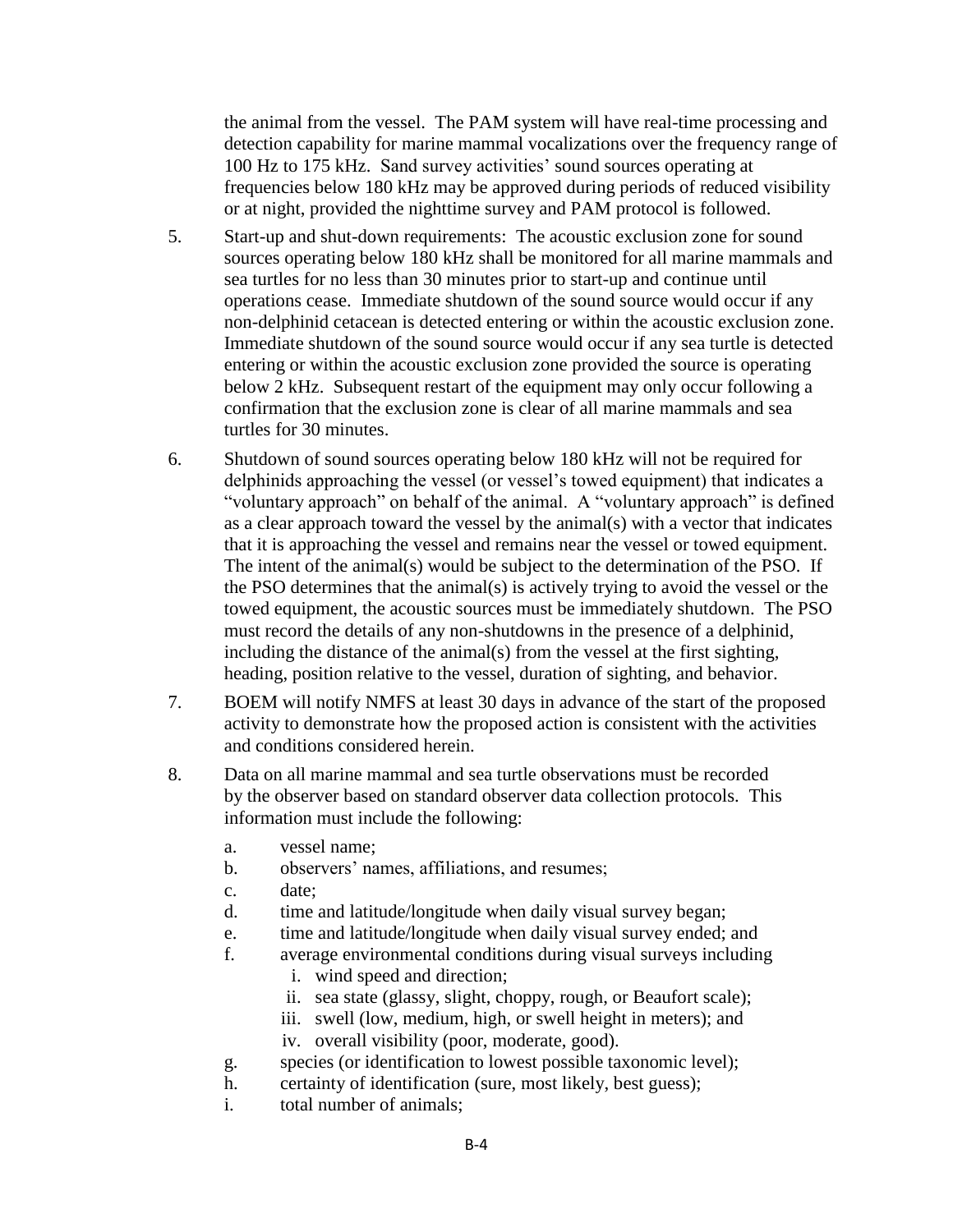- j. number of calves and juveniles (if applicable/distinguishable);
- k. description (as many distinguishing features as possible) of each individual seen, including length, shape, color and pattern, scars or marks, shape and size of dorsal fin, shape of head, and blow characteristics.
- l. whether or not a shutdown was required;
- m. direction of animal's travel relative to the vessel (drawing preferable);
- n. behavior (as explicit and detailed as possible; note any observed changes in behavior); and
- o. activity of vessel when sighting occurred.
- 9. BOEM will require the surveyor to prepare a monthly report that summarizes the survey activities and an estimate of the number of listed marine mammals, sea turtles, and any other protected species observed during these survey activities. BOEM will provide a consolidated annual report to NMFS.

#### **Vibracore Sampling Protocol**

Only vibracorers and grab samplers will be used to sample near-surface sediments during geological surveys. The vibratory mechanism on the vibracore will be the primary source of underwater sound during geological sampling operations in addition to broadband noise from the vessel. The vibrahead will not be operated until the vibracore platform makes contact with the seabed and core barrel makes contact with the seafloor. The vibrahead will not be operated when vibracore platform is being retrieved. No noise is associated with the use of grab samplers. Visual monitoring of an acoustic exclusion zone of 328 ft (100 m), consistent with the geophysical protocol, will be implemented. The same startup and shutdown requirements, consistent with the geophysical protocol, will be implemented when marine mammals and sea turtles are observed approaching or within the acoustic exclusion zone.

#### **Nighttime Geophysical Surveys and Passive Acoustic Monitoring Protocol**

Geophysical surveys will occur during daylight hours to the maximum extent practicable or cost effective. If nighttime operations occur, a PAM system will be used, unless (1) the system cannot be deployed from the same survey platform, (2) the system is not demonstrated to be effective and economical, and (3) its use unreasonably interferes with geophysical equipment deployment and data acquisition. If BOEM, working with its surveyor, determines that PAM cannot effectively be used to monitor the 328-ft (100-m) exclusion zone, they will document why and modulate operational frequencies of geophysical equipment, provided adequate data quality is achievable. Nighttime observers will visually monitor the exclusion zone with nightvision goggles or other appropriate equipment, regardless of whether PAM is used or not. Because PAM does not aid in the detection of non-vocalizing animals, including sea turtles and sturgeon, the frequency of chirp and boomer sources during nighttime surveys will be modulated to operate outside the upper limit of hearing range of the species most likely to be present in the survey area (e.g., loggerhead hear less than 1 kHz; leatherback – less than 2 kHz; and sturgeon – less than 1 kHz). These details would be established in survey plans for specific projects. PAM would not be required to be used as a supplement during daylight operations because acoustic exclusion and vessel strike zones can be effectively monitored by observers.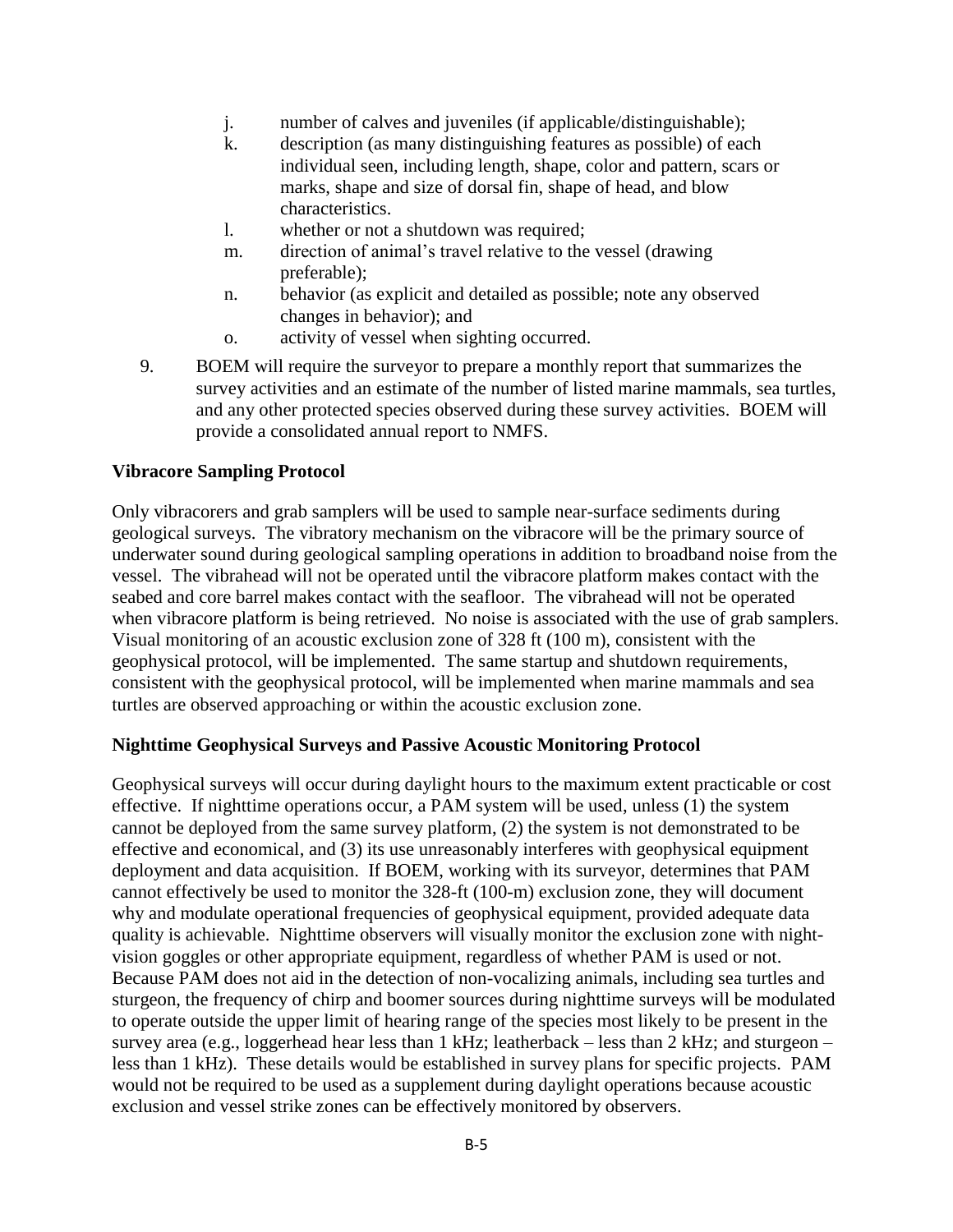If nighttime geophysical surveys are conducted, the lighting scheme on the survey vessel will be adjusted, through reduction, shielding, lowering, and appropriate placement of light sources, to avoid attracting or otherwise disturbing sea turtles, sea birds, and other marine species. Adjustments to the lighting on the vessel would not fall below the minimum standard required by the U.S. Coast Guard (USCG) and Occupational Safety and Health Administration.

#### **Vessel Strike Avoidance Protocol**

All sand survey activities, regardless of vessel size, will be required to comply with the following requirements:

- 1. Vessel operators, crews, and visual observers or PSOs must maintain a vigilant watch for marine mammals, sea turtles, and protected fish (e.g., sturgeon and smalltooth sawfish), and slow down or stop their vessel regardless of vessel size to avoid striking protected species. A visual observer aboard all sand survey vessels will monitor an area around a transiting survey vessel, the vessel strike exclusion zone, to ensure that it is free of marine mammals, sea turtles, and protected fish. At least one observer will be required aboard all vessels. Visual observers, for the purpose of vessel strike, may be third-party or not third-party, but require training. In addition, vessel operators would be required to comply with NMFS marine mammal and sea turtle viewing guidelines for a region.
- 2. In accordance with NMFS' "Compliance Guide for the Right Whale Ship Strike Reduction Rule" (50 CFR § 224.105 and 78 FR 73726–73736), when safety allows, vessels, regardless of size, shall transit within the 10-knot (kn) (18.5-kilometer/hour [km/h]) speed restriction in North Atlantic right whale DMAs, Northeast critical habitat and SMAs, mid-Atlantic SMAs, and critical habitat and southeast SMAs at the appropriate times:

| <b>Seasonal Management Area</b>                                                                              | <b>Effective Dates</b> |
|--------------------------------------------------------------------------------------------------------------|------------------------|
| Northeast Feeding Areas                                                                                      |                        |
| Cape Cod Bay SMA                                                                                             | Jan $1 - May 15$       |
| Off Race Point SMA                                                                                           | Mar $1 -$ Apr 30       |
| <b>Great South Channel SMA</b>                                                                               | Apr $1 -$ Jul 31       |
| Mid-Atlantic Migratory Route                                                                                 |                        |
| Port and vessel route areas from Block Island, RI                                                            | Nov $1 -$ Apr 30       |
| to Savannah, GA                                                                                              |                        |
| Southeast Calving and Nursery Grounds                                                                        |                        |
| South GA to North FL                                                                                         | Nov $15 -$ Apr 15      |
| SMA maps and coordinates: https://www.greateratlantic.fisheries.noaa.gov/shipstrike/doc/compliance_guide.pdf |                        |

When safety permits, vessel speeds should also be reduced to 10 kn (18.5 km/h) or less when mother/calf pairs, pods, or large assemblages of right whales are observed near a transiting vessel. A single animal at the surface may indicate the presence of submerged animals in the vicinity of the vessel; therefore, precautionary measures should be exercised when an animal is observed. Mandatory reductions in speed will also limit continuous noise levels related to propeller cavitation and hull-wave interaction.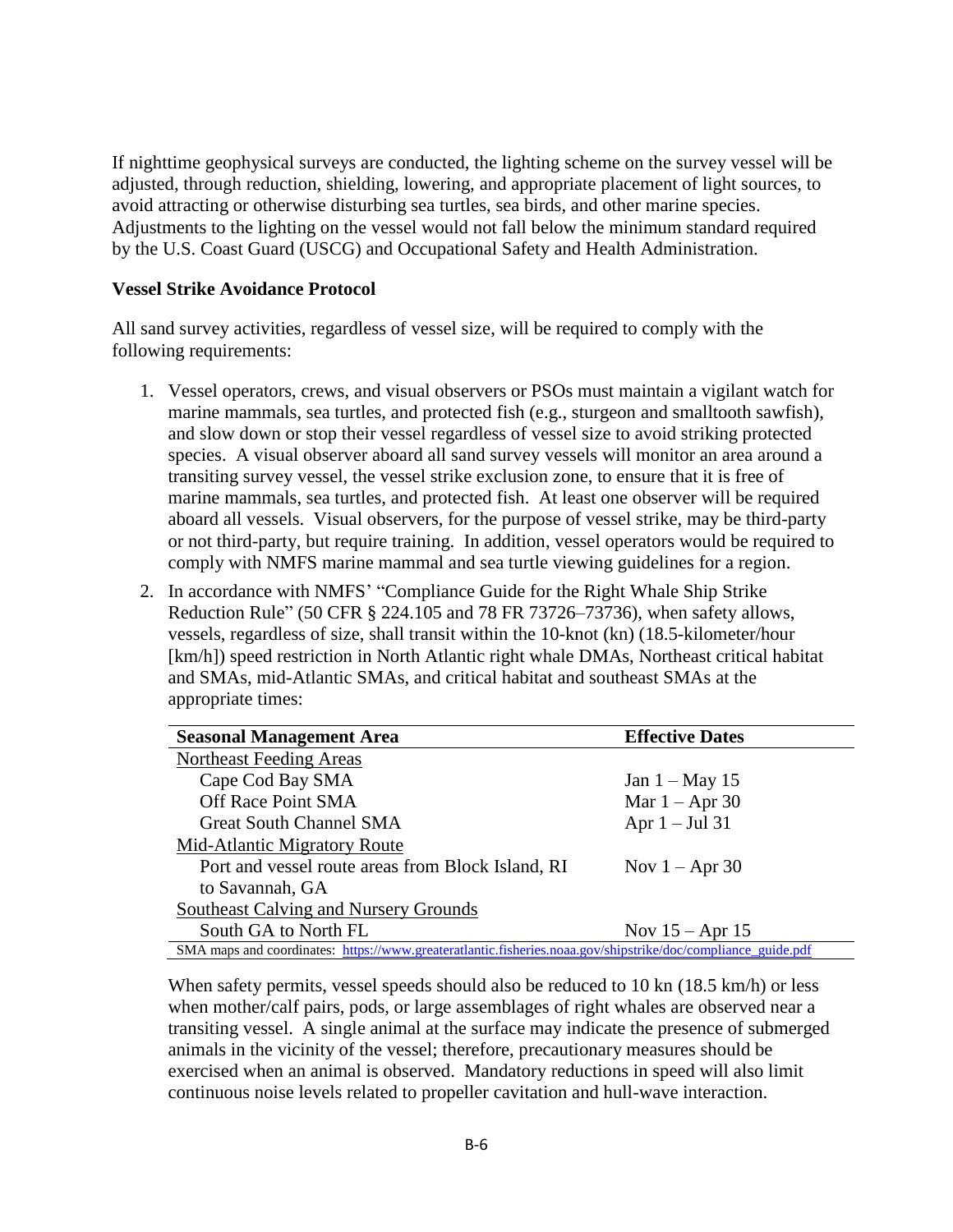- 3. When North Atlantic right whales are sighted at any time during the year, vessels, regardless of size, must maintain a minimum separation distance of 1,640 ft (500 m). The following avoidance measures must be taken if a vessel comes within 1,640 ft (500 m) of a right whale:
	- a. While underway, the vessel operator shall steer a course away from the right whale at 10 kn (18.5 km/h) or less until the minimum separation distance has been established.
	- b. If a right whale is spotted in the path of a vessel or within 328 ft (100 m) of a vessel underway, the operator shall reduce speed and shift engines to neutral. The operator shall only re-engage engines after the right whale has moved out of the path of the vessel and is more than 328 ft (100 m) away. If the right whale is still within 1,640 ft (500 m) of the vessel, the vessel shall select a course away from the whale's course at a speed of 10 kn (18.5 km/h) or less. This procedure shall also be followed if a right whale is spotted while a vessel is stationary. Whenever possible, a vessel should remain parallel to the whale's course while transiting, avoiding abrupt changes in direction until it has left the area.
	- 4. Vessels, regardless of size, must maintain a minimum separation distance of 328 ft (100 m) year-round if whales other than right whales, seals, or manatees are sighted. The survey will comply with other relevant manatee construction conditions when operating within the species' range. All vessels will follow routes of deep water whenever possible. Year-round, vessels, regardless of size, shall maintain a distance of 164 ft (50 m) or greater from delphinid cetaceans. If encountered during transit, a vessel shall attempt to remain parallel to the animal's course, avoiding excessive speed or abrupt changes in course.
	- 5. All vessels, regardless of size, must maintain a distance of 164 ft (50 m) or greater if sea turtles or other protected species are sighted, whenever possible. Engines will not be re-engaged until the animals are clear of the 50-m (164-ft) exclusion area. The survey will comply with other relevant smalltooth sawfish construction conditions when operating within the species range. During nighttime geophysical surveys and transit, nighttime observer requirements will be implemented and vessel speed will not exceed 5 kn (9.3 km/hr) in areas where sea turtles are most likely to be present.
	- 6. Sightings of any injured or dead protected species must be reported to BOEM and NMFS or the U.S. Fish and Wildlife Service within 24 hours, regardless of whether the injury or death was caused by their vessel.

#### **Historic and Pre-contact Sites Avoidance and Reporting Requirements**

The proposed action includes geophysical survey activities, which have no potential to affect archaeological resources, followed by vibracoring and grab sampling, which may have the potential to affect archaeological resources on or shallowly buried beneath the seafloor. Vibracores measure 3-4 inches (7.6-10.1 centimeters) in diameter and may extend up to 40 ft (12 m) in depth below surface. Both vibracores and grab samples will generally be limited in depth to near-surface sand deposits with a maximum seafloor disturbance footprint of less than 21.5 square feet (2 square meters) for each sample.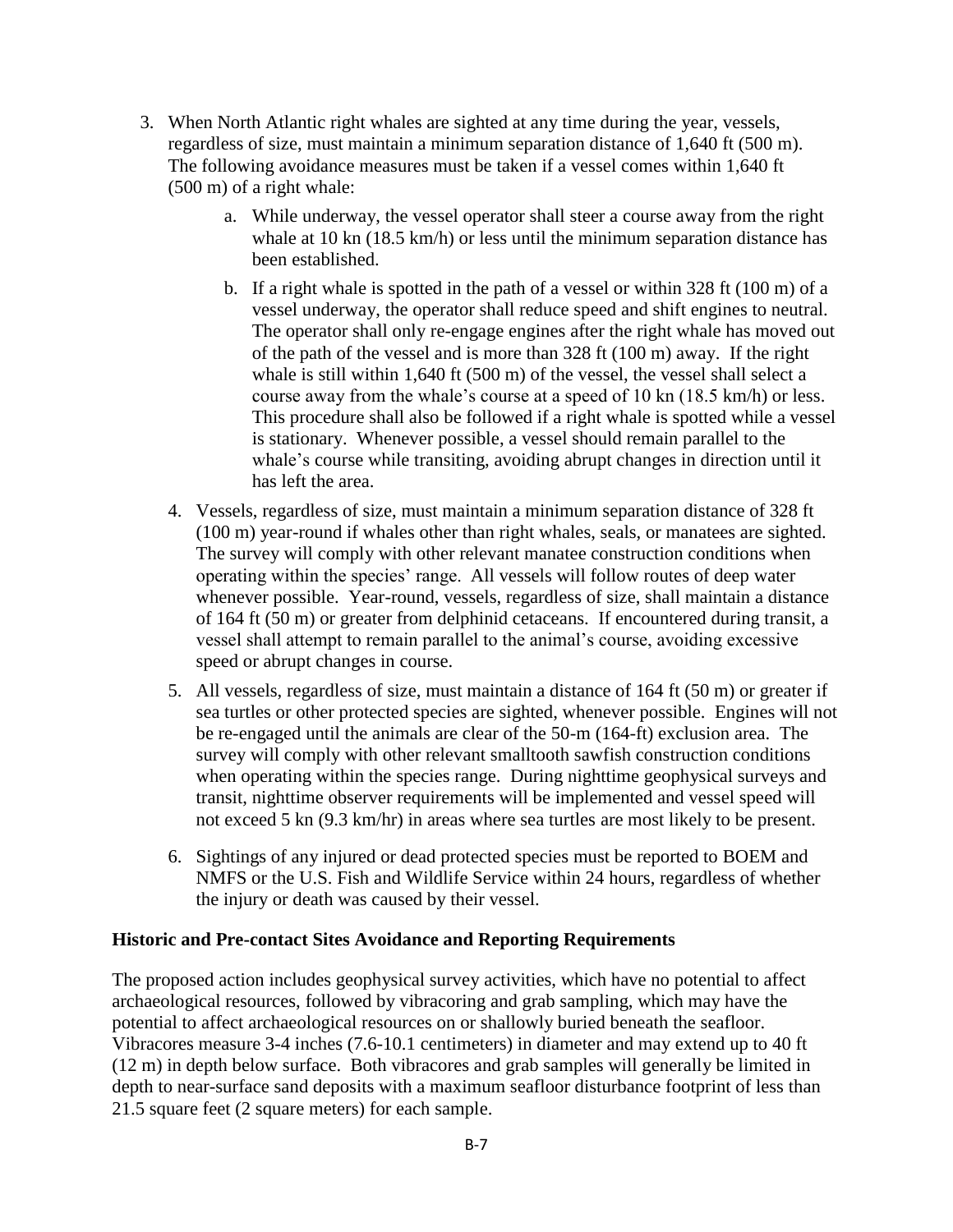Both vibracores and grab samples are being collected to confidently characterize modern sand resources identified in preliminary geophysical survey data and are not intended to investigate areas of potential effect for archaeological resources or identification of paleo-land forms. Any geologic or other information of archaeological interest will be documented, and any potential cultural layers will be noted and photographed. This information will be used to inform additional investigation and/or avoidance and protection mitigations in the design of any future borrow area(s) to ensure that future activities that may be proposed do not adversely affect potential historic properties. The following mitigation measures are proposed:

- 1. BOEM will require, to the maximum extent possible, the use of a dynamically positioned vessel or live boating methodology during vibracore and grab sampling operations to avoid unnecessary anchoring and seafloor disturbance. Although BOEM plans to minimize anchoring to the extent possible, there could be instances where anchoring cannot be avoided due to emergency situations or field conditions. In these instances, a minimum-sized anchor/anchor array will be used and advance or real-time clearance, through remote sensing, diver observation, or other means within the footprint of anchoring, will be required.
- 2. Before seafloor sampling is conducted, a geological sampling plan will be submitted to BOEM. After seafloor sampling is completed, and upon request, BOEM will make pertinent geological data, including core logs, photographs, and related textural data, available to stakeholders and consulting parties in an electronic format. Prior to distribution, BOEM will review this information and determine if any of the data contains sensitive cultural information.
- 3. BOEM will require advance (sequential) or real-time (concurrent) site-specific information, from sub-bottom, side-scan sonar, or multibeam/swath backscatter of equivalent resolution, magnetometer data, and/or direct observation, to determine the presence of potential archaeological resources prior to undertaking any seafloordisturbing activities. BOEM or its surveyors would use this information to ensure that physical impacts on archaeological resources would not take place. All sampling must occur within the effective coverage of geophysical data. In the instances of sequential geophysical and geological data, the surveyor must provide to BOEM a determination by a Qualified Marine Archaeologist as to whether any potential archaeological resources are present in the area. In instances where sequential data collection is not possible, concurrent geophysical surveys and geological sampling may occur, provided a Qualified Marine Archaeologist participates in the field effort or has concurrent access to review data quality, interpret data, and provide assurance that the immediate area is clear of resources that may be potentially affected before vibracoring, grab sampling, and/or associated anchoring can begin. A Qualified Marine Archaeologist must meet the Secretary of the Interior's Professional Qualifications Standards for Archaeology (48 FR 44738- 44739); must have demonstrable, professional experience in interpretation of marine geophysical data; and must demonstrate familiarity/experience with the archaeology of the Study Area. With sufficient coordination and notice, a BOEM archaeologist may be able to participate in data review and interpretation.
- 4. All geological sampling must avoid potential archaeological resources by a minimum of 164 ft (50 m). All associated anchoring, if any, must avoid potential archaeological resources by 328 ft (100 m). The avoidance distance must be calculated from the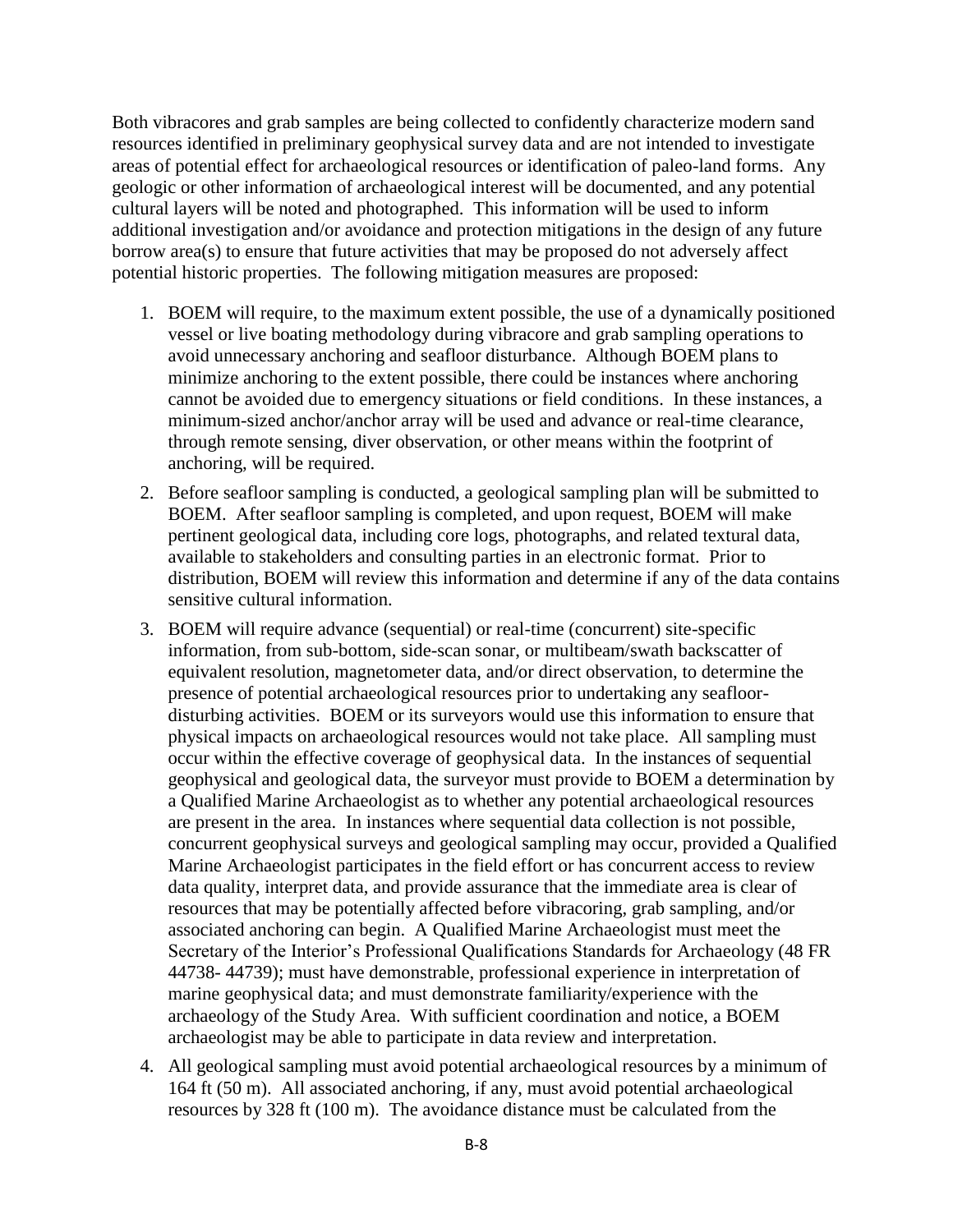maximum discernible extent of the archaeological resource. During vibracoring, vibracore penetration rates will also be monitored to help ensure minimum sampling in geologic units not indicative of surface sands.

5. Surveyors will report suspected historic and pre-contact archaeological resources to BOEM and take necessary precautions to protect said resources. BOEM will also require reporting and avoidance for any previously undiscovered suspected archaeological resource and precautions to protect the resource from seafloor-disturbing activities. Undiscovered archaeological resources could include items such as a shipwreck (e.g., a sonar image or visual confirmation of an iron, steel, or wooden hull, wooden timbers, anchors, concentrations of historic objects, piles of ballast rock) or pre-contact artifacts within the Study Area. If the surveyor discovers any archaeological resource while conducting operations, operations that could continue to affect the discovery must be immediately halted and the discovery reported to BOEM within 24 hours. In the event that the seafloor-disturbing activities impact potential historic properties, the operator and Qualified Marine Archaeologist who prepared the report must instead provide a statement documenting the extent of these impacts to BOEM within 24 hours.

#### **Sensitive Benthic Habitat and Communities Avoidance Requirements**

BOEM will generally avoid anchoring, geological sampling, and any other seafloor-disturbing activities in the vicinity of sensitive benthic habitat and associated communities, including live/hard bottom, rippled scour depressions, cobbled seafloor, reef tract, and Habitat Areas of Particular Concern (HAPCs) not only because of their conservation value but also because these areas are not likely to host sand rich deposits. Any seafloor-disturbing activities in these areas will avoid these habitats and general seafloor impacts by either (1) using a dynamically positioned vessel or live boating methodology to support geological sampling and/or (2) require site-specific geophysical data in advance of sampling to map and otherwise avoid benthic resources. All sensitive benthic habitat including topographic features, live bottom habitats, and potentially sensitive biological features must be avoided by at least 500 ft (150 m) during vibracoring or other seafloor-sampling activities including anchoring.

- 1. As previously described, BOEM will require, to the maximum extent possible, the use of a dynamically positioned vessel or live boating methodology during vibracore and grab sampling operations to avoid unnecessary seafloor disturbance. Although BOEM plans to minimize anchoring, there may be instances where anchoring cannot be avoided due to emergency situations or field situations/conditions. In these instances, a minimum-sized anchor/anchor array will be used and advance or real-time clearance, through remote sensing, diver observation, or other means within the footprint of anchoring, will be required.
- 2. BOEM would require advance (sequential) or real-time (concurrent) site-specific information from sub-bottom, side-scan sonar, or multibeam/swath backscatter of equivalent resolution and/or direct observation to determine the presence of potential sensitive benthic resources prior to undertaking any seafloor-disturbing activities. BOEM or its surveyors would use this information to ensure that physical impacts on sensitive benthic resources are avoided or minimized.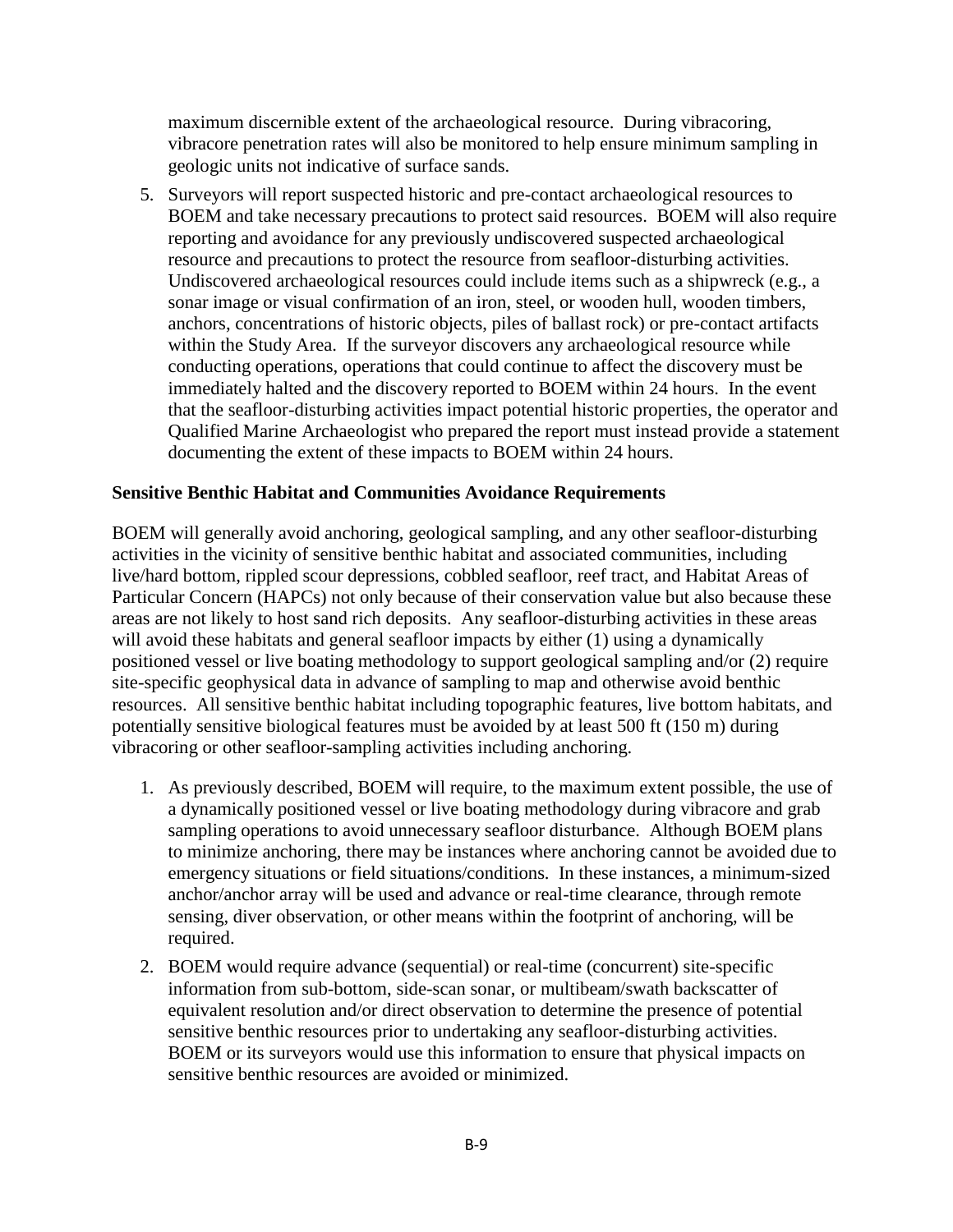3. Before seafloor sampling is conducted, a geological sampling plan will be submitted to BOEM, and BOEM will confirm that the plan is consistent with the required mitigation measures. Upon request, BOEM will make pertinent geological and or geophysical data available in an electronic format to interested stakeholders.

# **Marine Pollution Control Plan**

All sand survey activities will occur under a marine pollution control plan developed by the surveyor. The marine pollution control plan must address the marine debris awareness requirement. The surveyor must prepare for and take all necessary precautions to prevent discharges of waste or hazardous materials that may impair water quality. Sufficient spill response equipment and supplies shall be available onboard (or readily mobilized with a secondary vessel) to contain and recover the maximum scenario spill keyed to the proposed operations and disclosed in the marine pollution control plan. In the event of such an occurrence, notification and response will be in accordance with applicable requirements of 40 CFR part 300. All vessel operations must be compliant with USCG regulations and the U.S. Environmental Protection Agency's (USEPA) Vessel General Permit, as applicable. BOEM, USCG, and USEPA, as necessary, will be notified of a noncompliant discharges and remedial actions taken. Reports of the incident and resultant actions will be provided to BOEM.

As an additional measure to reduce the likelihood of accidental spills, vessel fueling will only occur in-port at a docking facility; no at-sea cross-vessel fueling will be permitted.

# **Marine Debris Awareness Program**

All participants in sand survey activities will be educated on marine trash and debris awareness elimination. The surveyor would be required to ensure that its employees and subcontractors are made aware of the environmental and socioeconomic impacts associated with marine trash and debris and their responsibilities for ensuring that trash and debris are not intentionally or accidentally discharged into the marine environment where it could affect protected species.

The deliberate discharge of containers and other similar materials (i.e., trash and debris) into the marine environment is prohibited (30 CFR §§ 250.300(a) and (b)(6)), and durable identification markings on equipment, tools, containers (especially drums), and other materials are required, as well as the recording and reporting of items lost overboard to the District Manager through facility daily operations reports (30 CFR §§ 250.300(c) and (d)). Furthermore, the intentional jettisoning of trash has been the subject of strict laws such as the International Convention for the Prevention of Pollution from Ships (MARPOL) Annex V and the Marine Plastic Pollution Research and Control Act (MPPRCA), as well as regulations imposed by various agencies such as USCG and USEPA.

# **Navigation and Commercial Fisheries Operations Conflict Minimization Requirements**

Notification of pending activities will be made in the USCG Local Notice to Mariners no less than 48 hours prior to the commencement of all sand survey activities. The call sign of the survey vessel and preferred communication channel must be identified.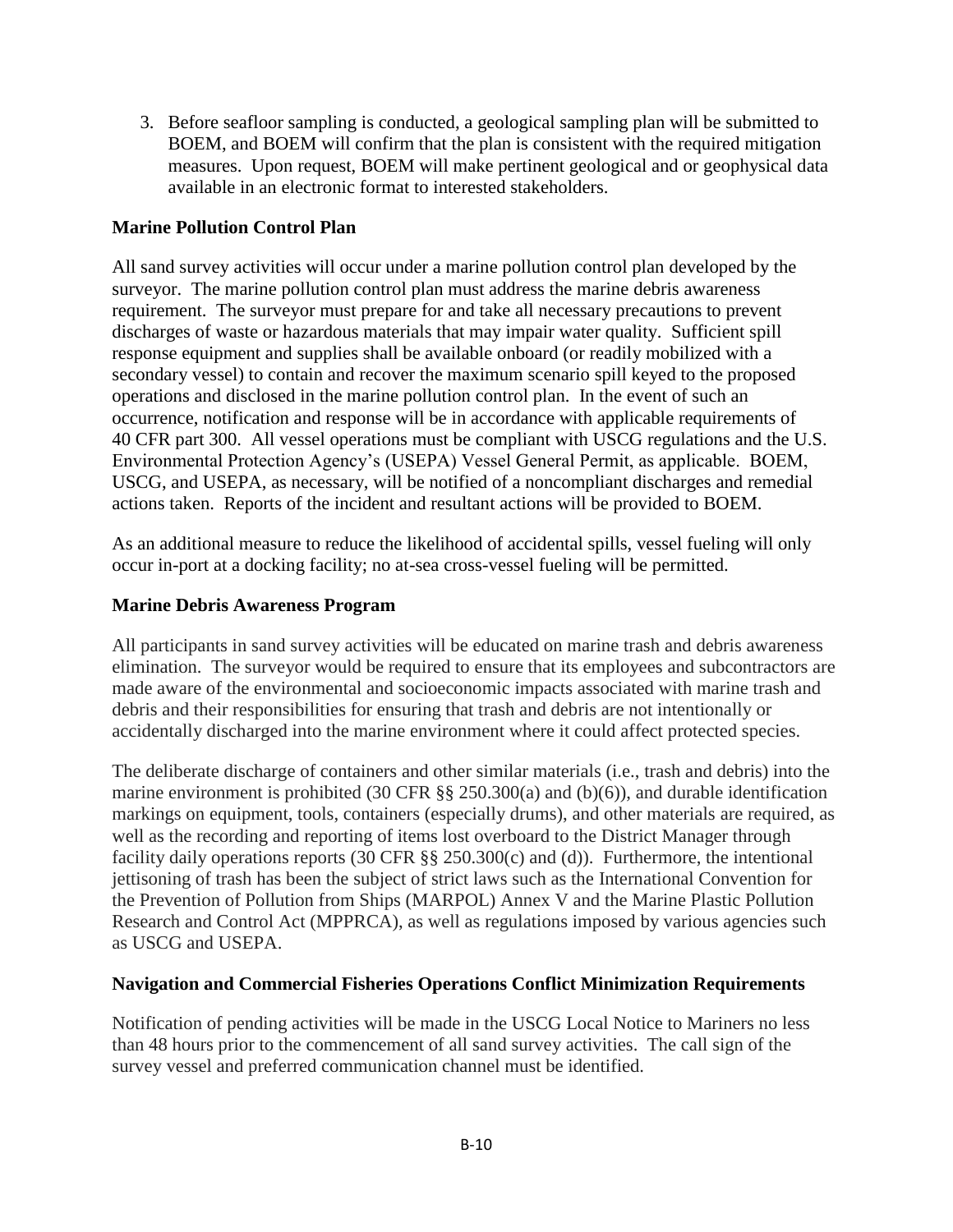Consistent with applicable USCG regulations, all designated vessels will be equipped with Automatic Information System (AIS) and broadcast vessel's identity, type, position, course, speed, and navigational status during surveying activities. BOEM will require any vessel greater than 65 ft (20 m), regardless of operational status, to employ an AIS system.

No hydrophone streamer or other source towline may exceed 328 ft (100 m) beyond the survey vessel to minimize the effective footprint of operations and minimize disturbance to fisheries vessels, fisheries gear, and/or other shipping or boating traffic.

During surveys, the survey operator must notify all fisheries vessels observed within 6,500 ft (2 km) of a geophysical survey to avoid potential entanglement in fishing gear. Vessels will "fly" the appropriate USCG-approved day shapes (mast head signals used to communicate with other vessels) and display the appropriate lighting during daylight and any nighttime operations to designate the vessel has limited maneuverability.

To minimize interaction with fishing gear that may be present, the survey operator will traverse or visually scan the general survey area, or use other effective methods, prior to commencing survey operations to determine the presence of deployed fishing gear. Observed fishing gear must be avoided by a minimum of 100 ft (30 m). Fishing gear must not be relocated or otherwise disturbed.

# **National Marine Sanctuaries**

Sand survey activities will not occur in National Marine Sanctuaries.

# **Guidance for Military Coordination**

The Atlantic and GOM are used extensively by the U.S. Department of Defense for conducting various mission operations, including air-to-air gunnery, rocket and missile research and testing, sonar buoy operations, pilot training, and aircraft carrier operations. Many of these areas are multiple-use areas where military operations coexist with other activities such as OCS exploration and development. To ensure personnel safety and to reduce the likelihood of conflicts between military and OCS operations, NTL 2014-G04 ("Guidance for Activities In or Near Military Warning and Water Test Areas") stipulates requirements in which the lessee or designated operator must enter into an agreement with the appropriate individual military command headquarters concerning the control of electromagnetic emissions and use of boats and aircraft in the applicable warning or water test area before commencing such traffic.

# *Alternative B Mitigations*

In addition to mitigations outlined for Alternative A, the following mitigations would be applied under Alternative B.

# **Operational Restrictions**

Under this alternative, sand survey activities would be subject to an additional operational restriction; geological surveys would occur only after geophysical surveys have been conducted and analyzed. The difference between this alternative and Alternative A is that there is no option